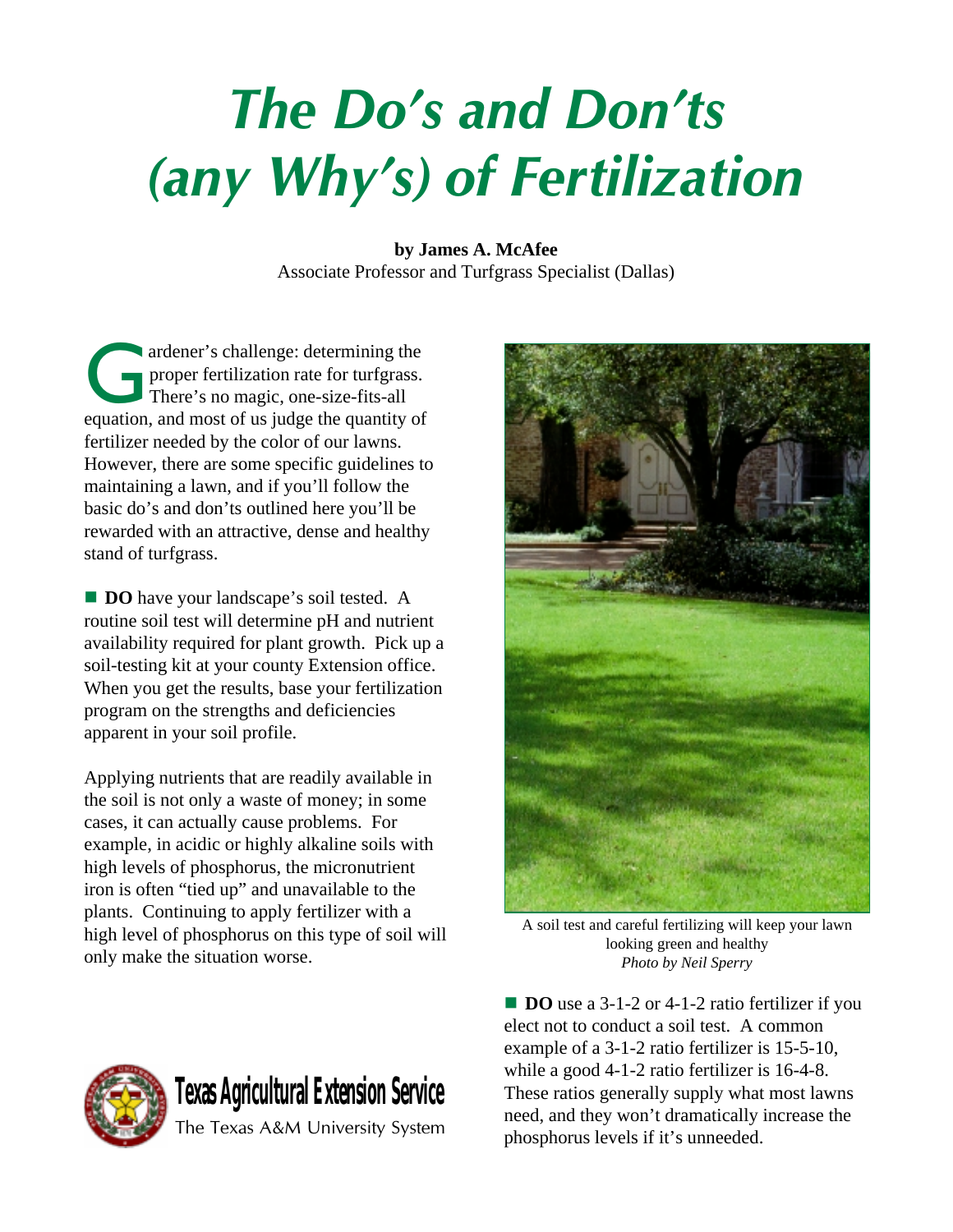## **Recommended Number of Applications Per Year**

| <b>Turfgrass</b>           | Late<br>winter | <b>Spring</b> | <b>Early</b><br>summer | Late<br>summer | Fall  | <b>Early</b><br>winter |
|----------------------------|----------------|---------------|------------------------|----------------|-------|------------------------|
| Common bermudagrass        |                | X             | X                      | X              | X     |                        |
| Hybrid bermudagrass        |                | X             | X                      | X              | X     |                        |
| St. Augustinegrass (sun)   |                | X             | X                      |                | X     |                        |
| St. Augustinegrass (shade) |                | X             |                        |                | X     |                        |
| Zoysiagrass                |                | X             |                        |                | X     |                        |
| Centipedegrass             |                | X*            |                        |                | $X^*$ |                        |
| <b>Buffalograss</b>        |                | $X^*$         |                        |                | $X^*$ |                        |
| Tall fescue                | Χ              | X             |                        |                | Χ     | X                      |

\*Buffalograss and centipedegrass will do fine if they're fertilized only once a year. That one application could be made either in fall or spring. However, fall is the best time to make just one annual application.

## **Recommended Rates of Nitrogen Fertilizer**

(Pounds of nitrogen per year per 1,000 square feet)

To determine the rate needed, calculate by this method: Divide 100 by the nitrogen analysis listed on the fertilizer bag (the first number in the analysis). The answer will tell you the pounds of nitrogen per 1,000 square feet that are needed to provide 1 pound of actual nitrogen per 1,000 square feet.

| <b>Turfgrass</b> | <b>Nitrogen</b> |
|------------------|-----------------|
|                  |                 |
|                  |                 |
|                  |                 |
|                  |                 |
|                  |                 |
|                  |                 |
|                  |                 |
|                  |                 |
|                  |                 |

Many of our soils in Texas have moderate to high levels of phosphorus and potassium in them. On these soils, the application of a 1-0-0 ratio fertilizer is appropriate during spring and summer. In fall, use a balanced fertilizer such as 15-5-10. Note: If using a 1-0-0 ratio, try to find a fertilizer that has at least 50 percent of its nitrogen in a slow-release form.

**DO** apply the correct rate of nitrogen annually for the turfgrass growing in your lawn. Each type of turf requires a specific rate. The chart, above, contains the recommended rates of nitrogen per 1,000 square feet per year for the most common turfgrasses. Applying the correct rate of nitrogen will help ensure a healthy stand of turf.

Other factors such as sun and shade can affect the recommended rates of nitrogen fertilization. For example, plants growing in shade need less fertilizer than plants growing in full sun. Shaded plants naturally have a shallow root system, and any over-stimulation of top growth can lead to further decline of the root system. If the recommended rate of nitrogen is 4 pounds per 1,000 square feet per year in full sun, then in moderate to heavily shaded areas you must reduce the nitrogen rate to 2 to 2½ pounds of nitrogen per 1,000 square feet per year.

As foot traffic increases, the turfgrasses' need for fertilizer increases. If your lawn is the neighborhood football field, increase the recommended rate of fertilization slightly.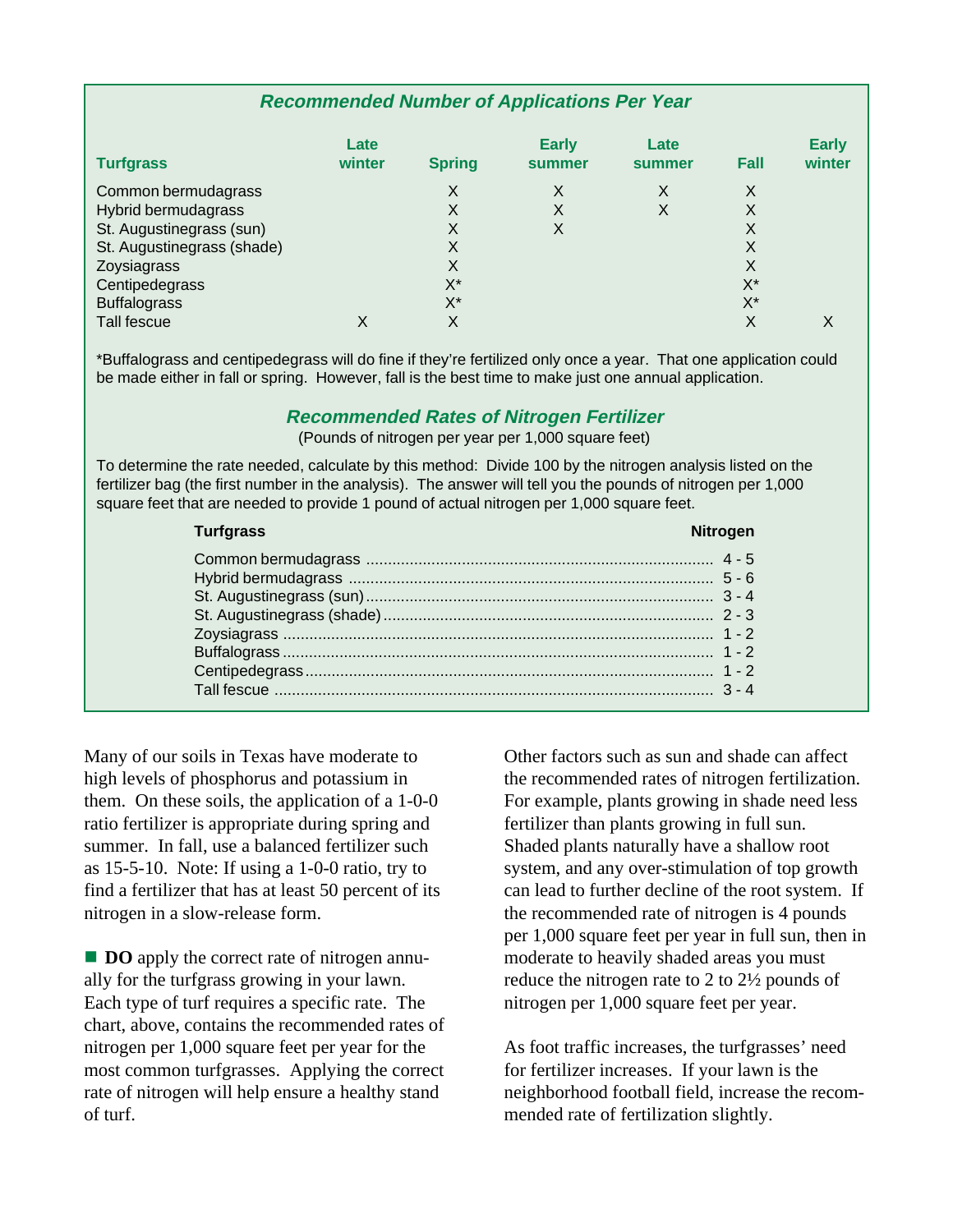**DO** select a fertilizer that has at least 50 percent of its nitrogen source in a slow-release form. Using a fertilizer that has all its nitrogen in a soluble (readily available) source can create too much quick and lush growth. This excessive growth can lead to serious lawn problems such as thatch, decreased root depth and low resistance to diseases and harmful insects.

*Special notes:* You can grow healthy turfgrass with an all-soluble nitrogen source if you wish to apply fertilizer every three or four weeks at a light rate. However, most homeowners don't want to fertilize their lawns this often. Examples of slow-release nitrogen sources include: sulfur-coated urea (SCU), urea form-aldehyde (UF), methylene urea (nutralene), Isbutlyidene diurea (IBDU) and polymer-coated urea (PCU). Using one of these materials as a slow-release nitrogen source will produce a more uniform growth that doesn't cause problems.

**DO** apply fertilizer at the correct time of year. For warm-season turfgrasses such as bermudagrass, St. Augustinegrass and zoysiagrass, this means making your first application in spring, when grasses begin to green up and grow.

*Special notes:* For warm-season turfgrass such as buffalograss and centipedegrass, fertilize in late spring to early summer for the first application. Then fertilize according to the different turfgrass requirements. The last application of fertilizer on warm-season turfgrasses should be in mid- to late fall. See the chart, above, for the recommended number of applications per year for the different turfgrasses.

For cool-season turfgrasses such as tall fescue and bluegrass, make the heavier applications in fall and early winter, and then make light applications in late winter and late spring. One of the worst things you can do to a cool-season turfgrass is to over-fertilize in spring. Doing so creates excessive top growth at the expense of the plants' root systems. Turfgrass plants then

go into the hot, dry summer with shallow root systems. This is one of the major reasons coolseason turfgrasses struggle to make it through Texas's hot, dry summers.

**DON'T** over-fertilize or under-fertilize your lawn. Under-fertilization can be just as detrimental. It can lead to an increase in disease problems such as dollar spot and rust. These diseases, in turn, may weaken turfgrass plants, making them more susceptible to stress, insects, other diseases and weeds. Refer to the chart at left for the recommended rates of nitrogen fertilization for the different turfgrasses.

**DON'T** apply fertilizer when the plants can't use the nutrients. For example, don't fertilize bermudagrass while it's dormant.

Another problem with applying fertilizers at the wrong time of the year is increased leaching of nutrients into groundwater. Never scatter fertilizer across hard surfaces such as streets, sidewalks and driveways. It will wash easily into storm sewer systems and may eventually make its way into groundwater, thus increasing the levels of nitrogen and phosphorus in groundwater.

**DON'T** always purchase the most inexpensive fertilizer. Some of the lower-priced products don't contain slow-release nitrogen. When purchasing a fertilizer, look for the amount of slow-release nitrogen listed on the bag's label. Examine the uniformity of particle sizes and the amount of dust in the bag. Fertilizers with a wide range of particle sizes and density-plus a lot of dust-are difficult to spread uniformly. Pay a little more to be certain you're getting a fertilizer that not only provides consistent growth, but also will be easy to spread uniformly on the lawn.